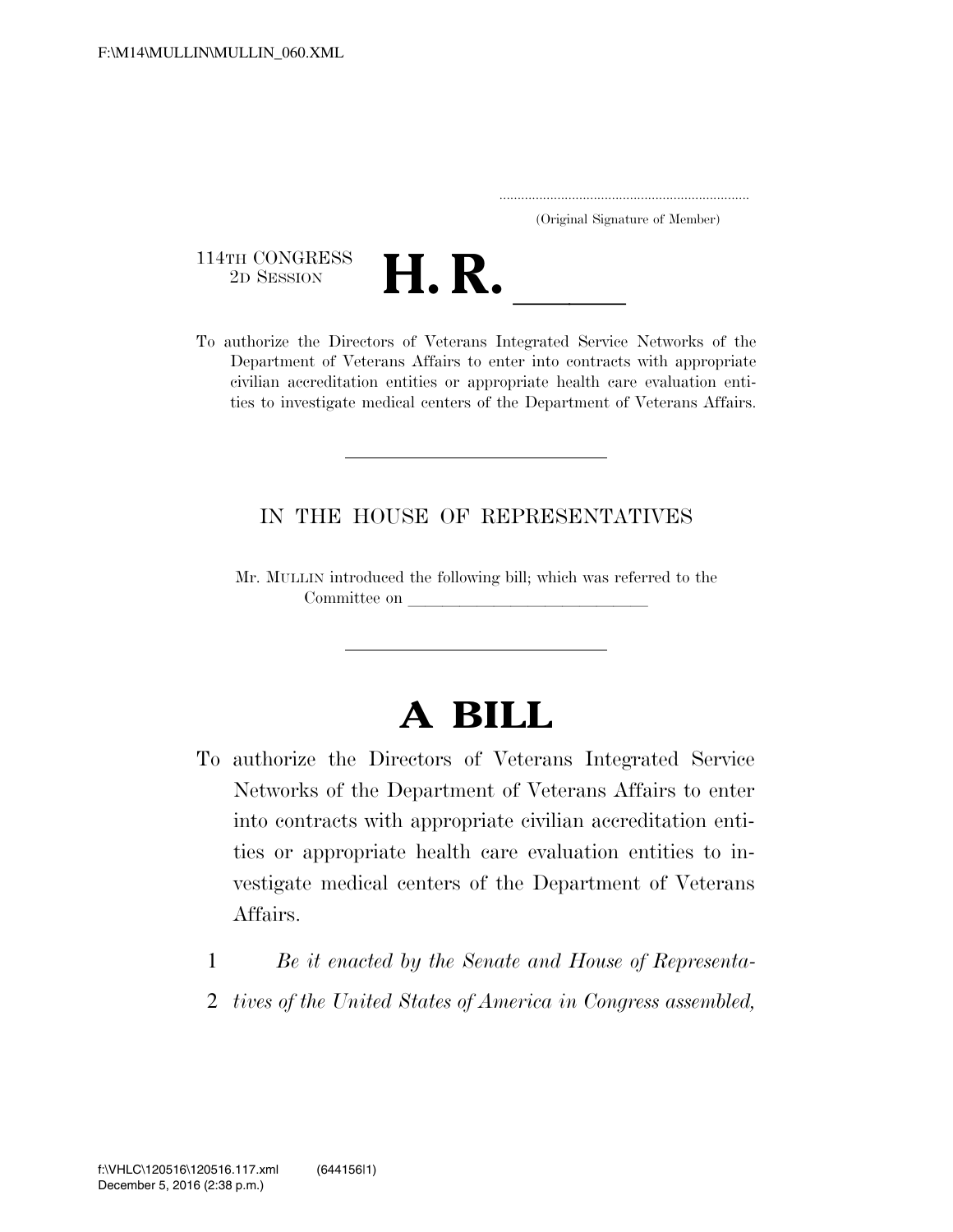## **SECTION 1. AUTHORITY OF DIRECTORS OF VETERANS IN- TEGRATED SERVICE NETWORKS TO INVES- TIGATE MEDICAL CENTERS OF THE DEPART-MENT OF VETERANS AFFAIRS.**

 (a) IN GENERAL.—The Director of a Veterans Inte- grated Service Network of the Department of Veterans Af- fairs may contract with an appropriate entity specializing in civilian accreditation or health care evaluation to inves- tigate any medical center within such Network to assess and report deficiencies of the facilities at such medical center.

 (b) COORDINATION.—Before entering into any con- tract under subsection (a), the Director of a Veterans In- tegrated Service Network shall notify the Secretary of Vet- erans Affairs, the Inspector General of the Department of Veterans Affairs, and the Comptroller General of the United States for purposes of coordinating any investiga- tion conducted pursuant to such contract with any other investigations or accreditations that may be ongoing.

 (c) RULE OF CONSTRUCTION.—Nothing in this sec-tion may be construed—

 (1) to prevent the Office of the Inspector Gen- eral of the Department of Veterans Affairs from conducting any review, audit, evaluation, or inspec- tion regarding a topic for which a review is con-ducted under subsection (a); or